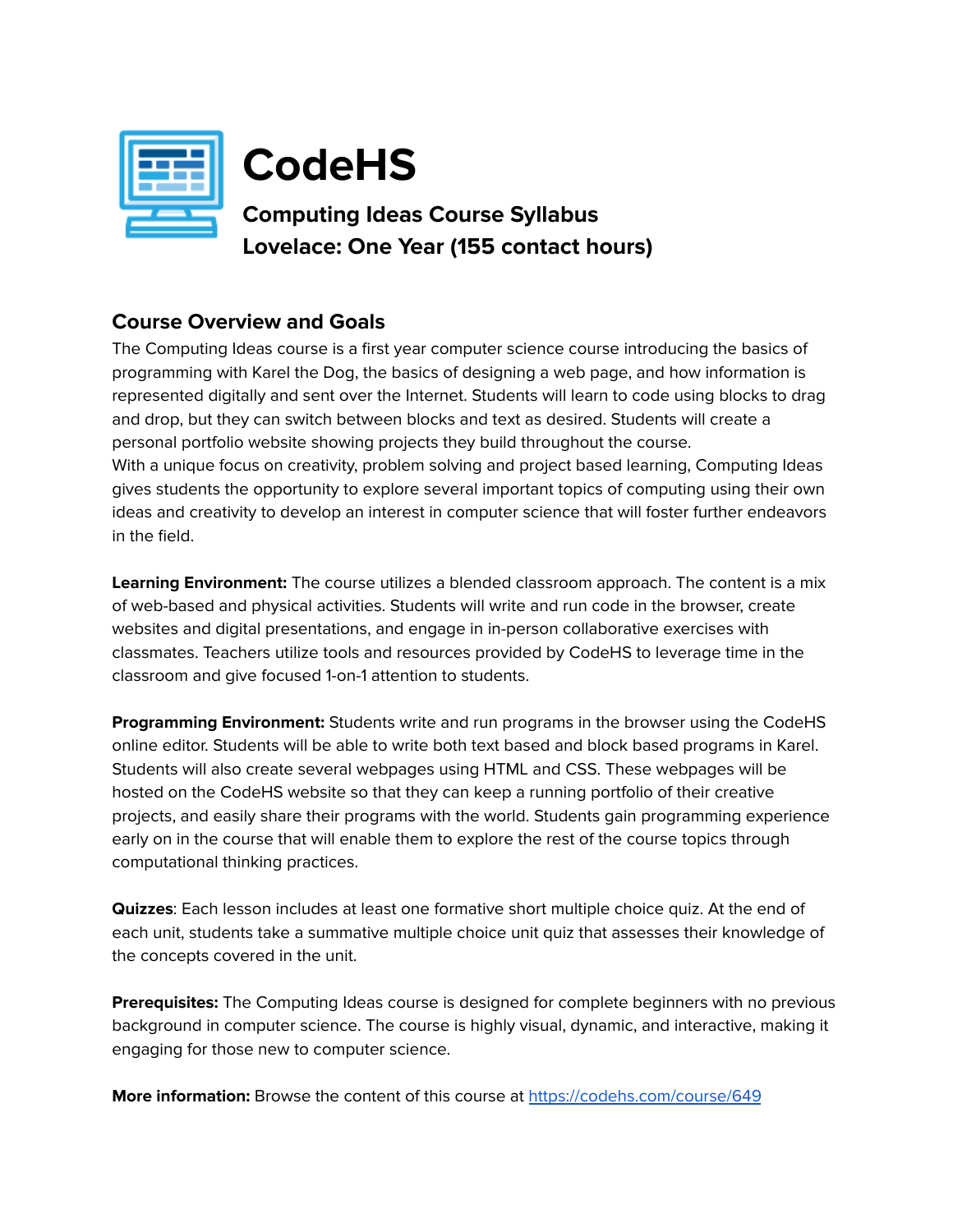## **Course Breakdown**

#### **Unit 1: Introduction to Programming with Karel the Dog (5 weeks/25 hours)**

| Objectives / Topics<br>Covered       | Commands<br>Defining versus Calling Methods<br>$\bullet$<br>Designing methods<br>$\bullet$<br>Control flow<br>$\bullet$<br>Looping<br>$\bullet$<br>Conditionals<br>$\bullet$<br>Commenting code<br>$\bullet$<br><b>Preconditions and Postconditions</b><br>$\bullet$<br>Top Down Design<br>$\bullet$                                                                                                                                                                                                                                                                                                                                                                                                                                                                                                                                                                                                                                                                                                                                                                                                                                                                                                                                                                                                                                                                                                                                                           |
|--------------------------------------|----------------------------------------------------------------------------------------------------------------------------------------------------------------------------------------------------------------------------------------------------------------------------------------------------------------------------------------------------------------------------------------------------------------------------------------------------------------------------------------------------------------------------------------------------------------------------------------------------------------------------------------------------------------------------------------------------------------------------------------------------------------------------------------------------------------------------------------------------------------------------------------------------------------------------------------------------------------------------------------------------------------------------------------------------------------------------------------------------------------------------------------------------------------------------------------------------------------------------------------------------------------------------------------------------------------------------------------------------------------------------------------------------------------------------------------------------------------|
| <b>Example Assignments</b><br>/ Labs | Commands<br>Program-specific tasks for Karel the Dog<br>$\circ$<br>Example Exercise: Pyramid of Karel<br>$\circ$<br>Write a program to have Karel build a pyramid. There<br>should be three balls on the first row, two in the second<br>row, and one in the third row.<br><b>Functions</b><br>Teach Karel new commands like turnRight() or<br>$\circ$<br>makePancakes()<br><b>Example Exercise: Pancakes</b><br>$\circ$<br>Karel is the waiter. He needs to deliver a stack of<br>pancakes to the guests on the 2nd, 4th, and 6th<br>avenue. Each stack of pancakes should have three<br>pancakes.<br>Create a method called makePancakes () to help Karel<br>solve this problem.<br>Top Down Design<br>Solve large Karel problems by breaking them down<br>О<br>into smaller, more manageable problems<br>Example Exercise: The Two Towers<br>$\circ$<br>In this program, Karel should build two towers of tennis<br>balls. Each tower should be 3 tennis balls high.<br>At the end, Karel should end up on top of the second<br>tower, facing East.<br><b>Loops and Conditionals</b><br>Example Exercise: Random Hurdles<br>$\circ$<br>Write a program that has Karel run to the other side of<br>first street, jumping over all of the hurdles. However,<br>the hurdles can be in random locations. The world is<br>fourteen avenues long.<br>Example Exercise: Super Cleanup Karel<br>$\circ$<br>Karel's world is a complete mess. There are tennis balls |
|                                      |                                                                                                                                                                                                                                                                                                                                                                                                                                                                                                                                                                                                                                                                                                                                                                                                                                                                                                                                                                                                                                                                                                                                                                                                                                                                                                                                                                                                                                                                |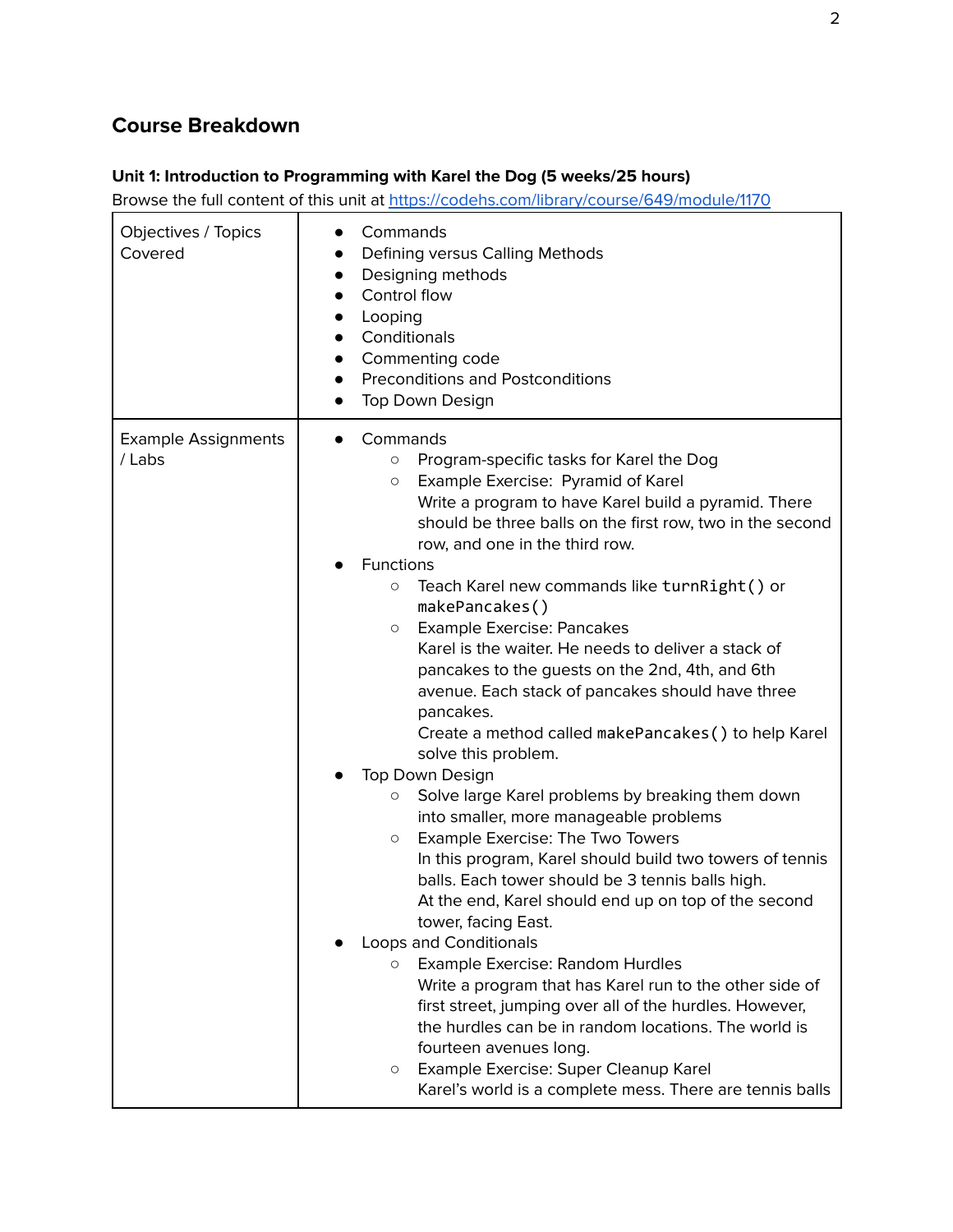#### **Unit 2-3: What is Computing? (5 weeks/25 hours)**

| Objectives / Topics<br>Covered       | History of computers<br>What is a computer?<br>$\bullet$<br>What is software?<br>$\bullet$<br>What is hardware?<br>$\bullet$<br>Future of computing<br>$\bullet$<br>Project: Computer Models<br>$\bullet$                                                                                                                                                                                                                                                                                                                                                                                                                                                                                                                                                                                                                                                                                                                                                                                                                                                                                                           |
|--------------------------------------|---------------------------------------------------------------------------------------------------------------------------------------------------------------------------------------------------------------------------------------------------------------------------------------------------------------------------------------------------------------------------------------------------------------------------------------------------------------------------------------------------------------------------------------------------------------------------------------------------------------------------------------------------------------------------------------------------------------------------------------------------------------------------------------------------------------------------------------------------------------------------------------------------------------------------------------------------------------------------------------------------------------------------------------------------------------------------------------------------------------------|
| <b>Example Assignments</b><br>/ Labs | History<br>$\bullet$<br>Find out when the first computers were created<br>$\circ$<br>Research famous computer innovators<br>O<br>What roles do computers play in your life?<br>O<br><b>Example Activity:</b><br>$\circ$<br>Summarize an era of advances in computers<br>$\mathbf{r}$<br>What is a computer?<br>What parts do modern computers have?<br>$\circ$<br>What are input devices?<br>$\circ$<br>What are output devices?<br>$\circ$<br><b>Example Activity:</b><br>$\circ$<br>Draw a computer and label all of its parts<br>$\blacksquare$<br>Software/Hardware<br>What's the difference?<br>$\circ$<br>What hardware components make up a computer?<br>O<br>What is software used for?<br>$\circ$<br>Example Activity:<br>$\circ$<br>Label the parts of your computer<br><b>Future of Computing</b><br>Research uses of Artificial Intelligence in use now<br>$\circ$<br>Research new ways of storing data<br>$\circ$<br><b>Example Class Activity:</b><br>$\circ$<br>In what ways can we use technology that we<br>couldn't 10 years ago. Are these technological<br>advances helpful or harmful overall? |
|                                      | <b>Final Project</b><br>Create a presentation about a computer. Choose any<br>$\circ$<br>computer -- a phone, an early computer model, drones,<br>etc. Who built it and why? How does it interact with<br>people? How do people interact with the computer?                                                                                                                                                                                                                                                                                                                                                                                                                                                                                                                                                                                                                                                                                                                                                                                                                                                         |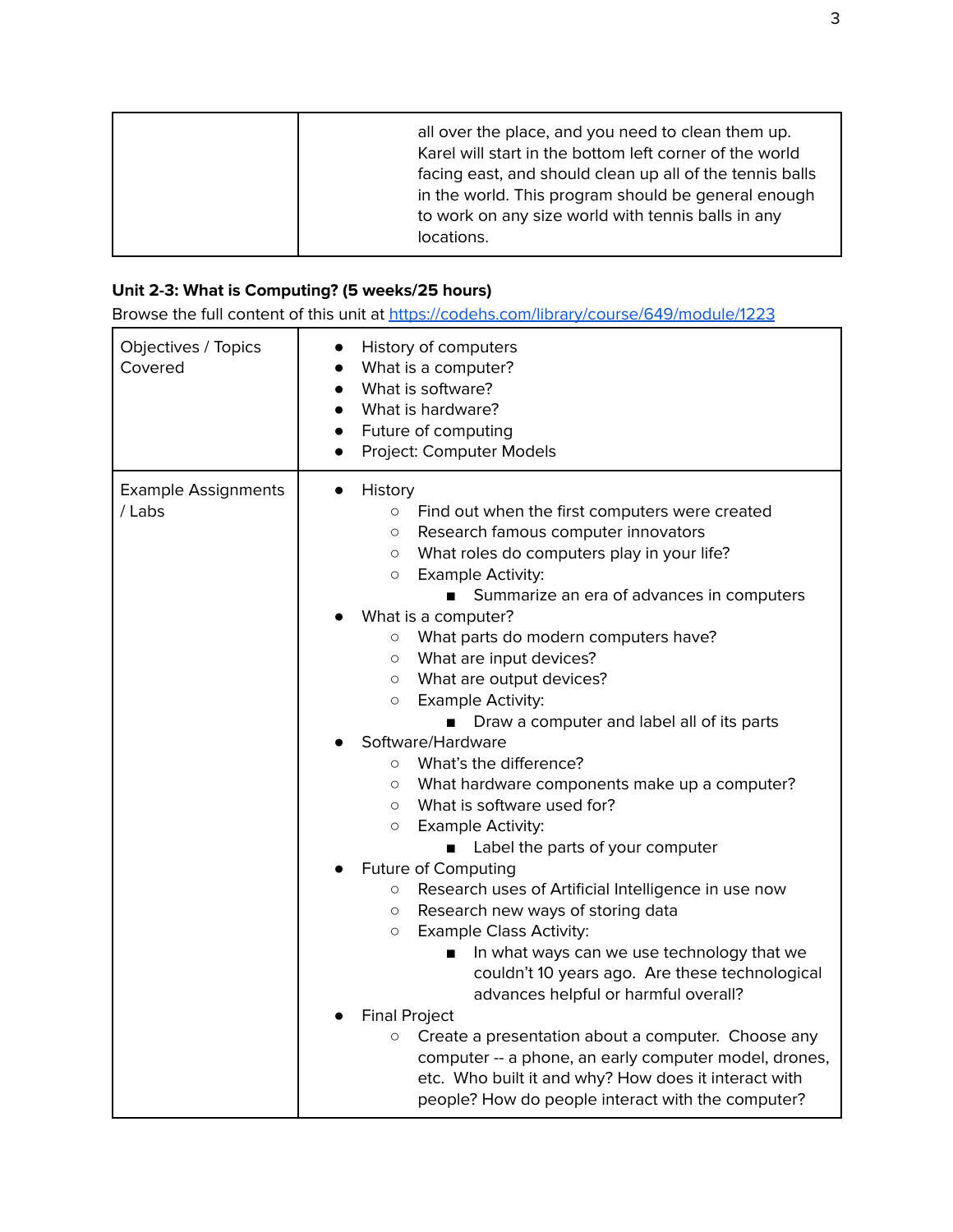#### **Unit 4-5: Web Design (6 weeks/30 hours)**

| Objectives / Topics<br>Covered       | Creating webpages using HTML<br>Links<br>$\circ$<br>Images<br>O<br>Lists<br>$\circ$<br>Tables<br>$\circ$<br>Inline styling<br>$\circ$<br>Styling webpages with CSS<br><b>Creating CSS rules</b><br>$\circ$<br><b>CSS</b> classes<br>$\circ$<br><b>CSSIDs</b><br>$\circ$<br>How webpages are requested and delivered<br>Project: Your First Website                                                                                                                                                                                                                                                                                                                                                                                                                                                                                                                                                                                                                                                                                                                                                                                                                                                                                   |
|--------------------------------------|--------------------------------------------------------------------------------------------------------------------------------------------------------------------------------------------------------------------------------------------------------------------------------------------------------------------------------------------------------------------------------------------------------------------------------------------------------------------------------------------------------------------------------------------------------------------------------------------------------------------------------------------------------------------------------------------------------------------------------------------------------------------------------------------------------------------------------------------------------------------------------------------------------------------------------------------------------------------------------------------------------------------------------------------------------------------------------------------------------------------------------------------------------------------------------------------------------------------------------------|
| <b>Example Assignments</b><br>/ Labs | Links<br>Learn how to link different pages together<br>$\circ$<br>Example Exercise: Create a webpage that provides<br>$\circ$<br>links to your favorite books<br>Images<br>Learn how to add and format images<br>$\circ$<br>Example Exercise: Create a collage of images<br>$\circ$<br><b>Tables</b><br>Learn how to create and style tables<br>$\circ$<br>Example Exercise: Create a table describing your<br>$\circ$<br>favorite music artists and songs<br>Styling with CSS<br>Use CSS to add background colors, font colors, font<br>$\circ$<br>styles, borders, and position elements on the page<br>Example Exercise: Create CSS classes and IDs to apply<br>O<br>formatting to a BINGO board<br>Example Exercise: Create CSS classes to style a music<br>$\circ$<br>library web page<br>Example Exercise: Create CSS Rules to put a Karel<br>$\circ$<br>puzzle together<br>Viewing websites<br>How are web pages served to your computer?<br>Where do web pages live?<br>$\circ$<br><b>Final Project</b><br>Build your own homepage using everything you've<br>$\circ$<br>learned in the module<br>This homepage will serve as your personal portfolio of<br>$\circ$<br>creative projects as you continue through the course! |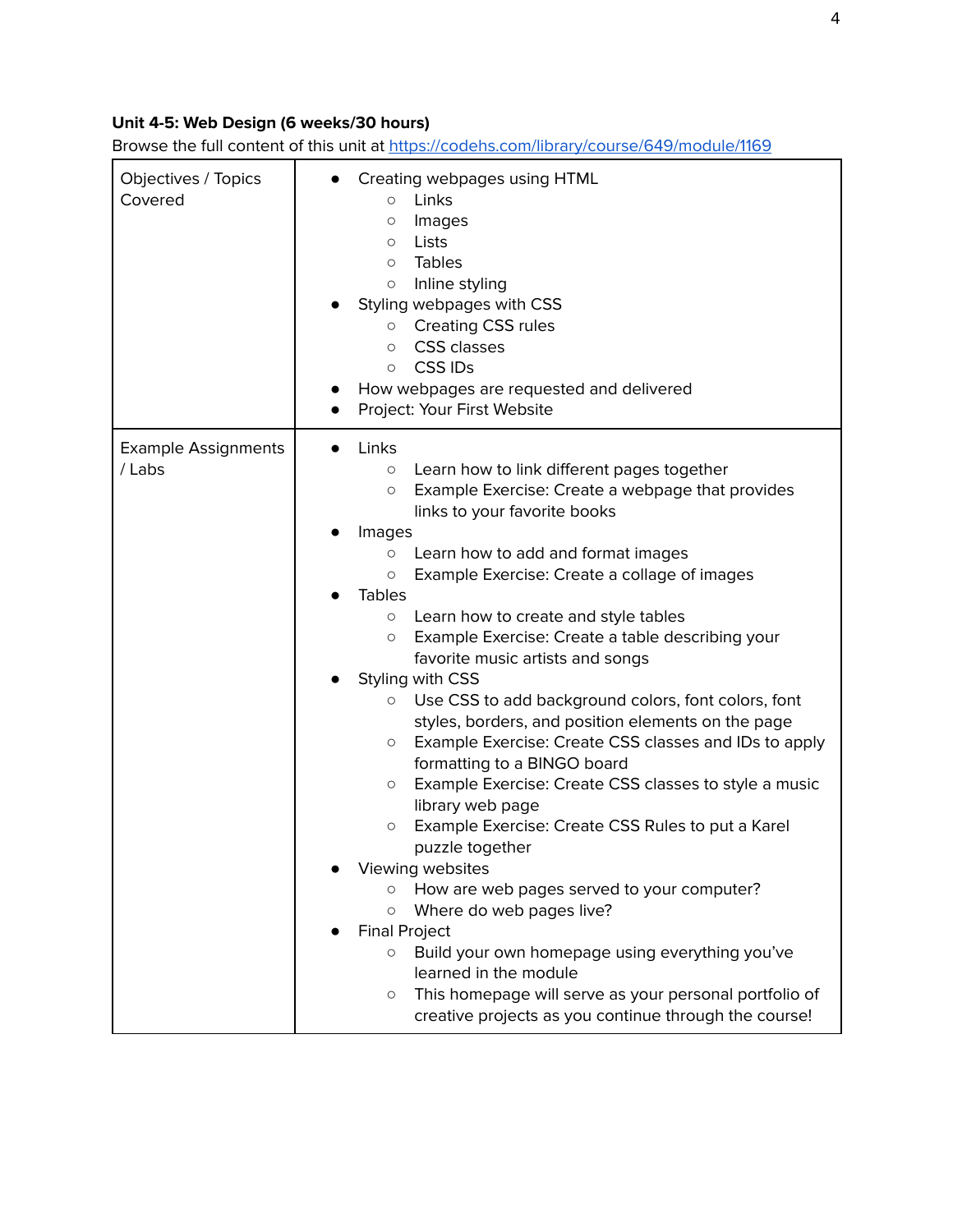#### **Unit 6: Digital Information (5 weeks/25 hours)**

| Objectives / Topics<br>Covered       | How digital data is represented<br>Encoding data<br>Converting and using different number systems<br><b>Binary</b><br>$\circ$<br>Hexadecimal<br>$\circ$<br>Manipulating images at the pixel level                                                                                                                                                                                                                                                                                                                                                                                                                                        |
|--------------------------------------|------------------------------------------------------------------------------------------------------------------------------------------------------------------------------------------------------------------------------------------------------------------------------------------------------------------------------------------------------------------------------------------------------------------------------------------------------------------------------------------------------------------------------------------------------------------------------------------------------------------------------------------|
| <b>Example Assignments</b><br>/ Labs | Encoding data<br>Create your own encoding scheme<br>$\circ$<br>Encode images using binary<br>$\circ$<br><b>Example Activity:</b><br>$\circ$<br>Write a message by encoding the characters in<br>binary, using the ASCII codes.<br>Using different number systems<br>Convert numbers between decimal, binary, and<br>$\circ$<br>hexadecimal<br><b>Example Activity:</b><br>$\circ$<br>Earn a high score playing the decimal to binary<br>game or decimal to hexadecimal game. Click<br>on the digits to change their values and make<br>the binary or hexadecimal number match the<br>target decimal value.<br><b>Manipulating Images</b> |
|                                      | Make different colors by changing the amount of red,<br>$\circlearrowright$<br>green, and blue present<br>Create image filters<br>$\circ$<br>Create images pixel by pixel<br>$\circ$<br><b>Example Activity:</b><br>$\circ$<br>Create a pixel rainbow by typing out the<br>п<br>hexadecimal color encoding for each pixel                                                                                                                                                                                                                                                                                                                |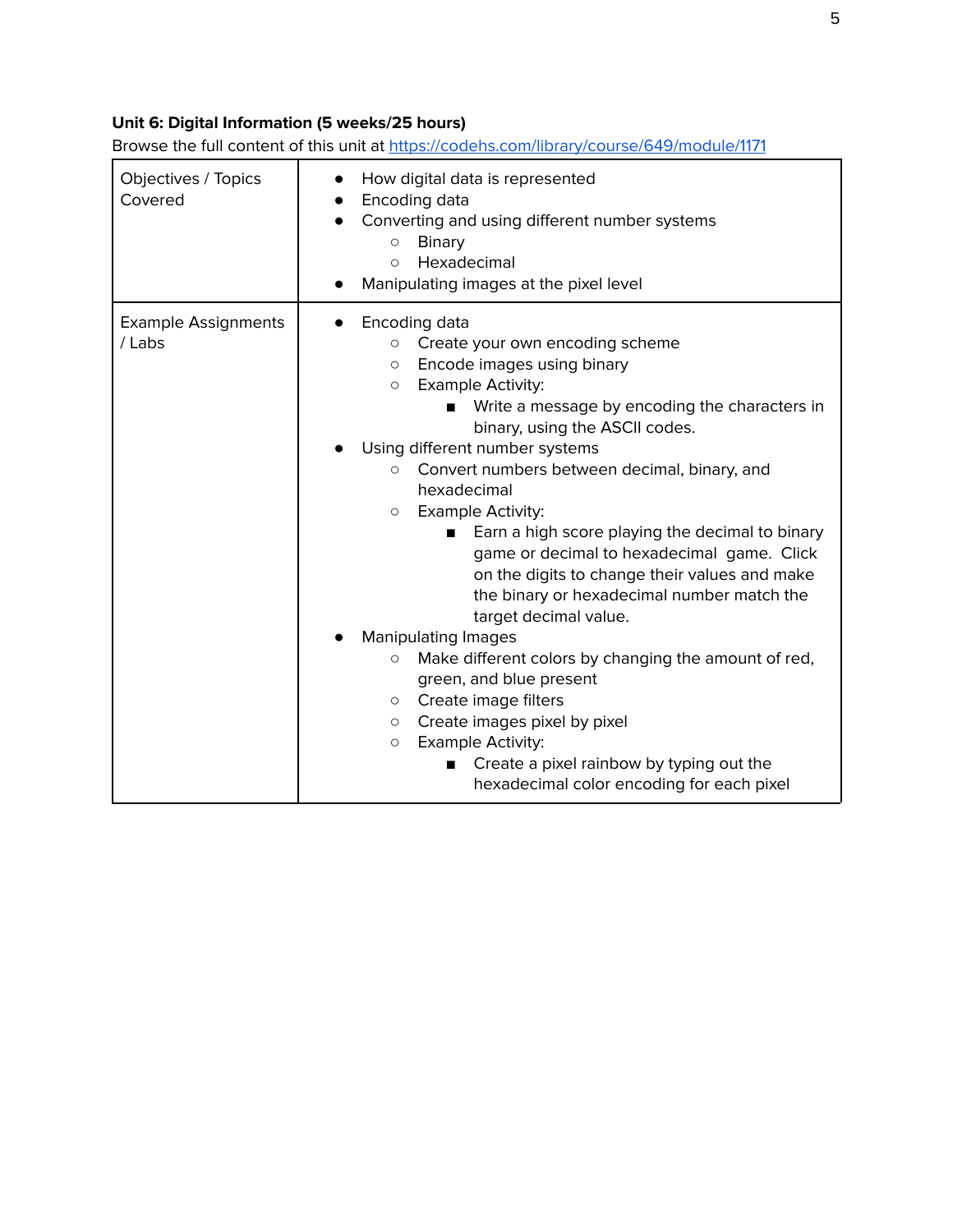#### **Unit 7-8: The Internet (5 weeks/25 hours)**

| Objectives / Topics<br>Covered | Structure of the internet<br>How network data is transmitted<br>Hardware involved in the transmission of data<br>$\bullet$<br>How the internet has impacted everyday life<br>$\bullet$<br>Project: The Effects of the Internet<br>$\bullet$                                                                                                                                                                                                                                                                                                                                                                                                                                                                                                                                                                                                                                                                                                                                                                                                                                                                                                                                                                                                                                                                                                                                                                                                                    |
|--------------------------------|----------------------------------------------------------------------------------------------------------------------------------------------------------------------------------------------------------------------------------------------------------------------------------------------------------------------------------------------------------------------------------------------------------------------------------------------------------------------------------------------------------------------------------------------------------------------------------------------------------------------------------------------------------------------------------------------------------------------------------------------------------------------------------------------------------------------------------------------------------------------------------------------------------------------------------------------------------------------------------------------------------------------------------------------------------------------------------------------------------------------------------------------------------------------------------------------------------------------------------------------------------------------------------------------------------------------------------------------------------------------------------------------------------------------------------------------------------------|
| Example Assignments /<br>Labs  | Structure of the internet<br>Explore the differences between IPv4 and IPv6. Why<br>$\circ$<br>are we running out of addresses?<br>Explore the different levels of the internet.<br>$\circ$<br><b>Example Activity</b><br>$\circ$<br>Trace a website request from the server,<br>through the network, and to your computer<br>How data is transmitted<br>How are internet packets able to find their way to your<br>$\circ$<br>computer?<br>Explain in your own words how a request from your<br>$\circ$<br>computer travels through the various levels of servers<br>to reach and return the correct webpage and<br>resources?<br><b>Example Activity:</b><br>$\circ$<br>As a class, create a protocol that will allow one<br>classmate to send another classmate a note,<br>without the need for talking to each other.<br>Hardware involved<br>Explore the role of routers<br>$\circ$<br>Why are protocols so important?<br>$\circ$<br>Explore how data is able to be transmitted across the<br>O<br>ocean by using underwater cables<br><b>Final Project</b><br>Create a presentation, graphic, video, or audio<br>$\circ$<br>recording detailing a specific Internet-Based<br>Innovation. The subject may be a product that<br>depends on the internet for its core functionality, a<br>cyber security innovation, or social phenomenon.<br>What is the purpose of the innovation? What are the<br>beneficial and harmful effects this innovation has had? |